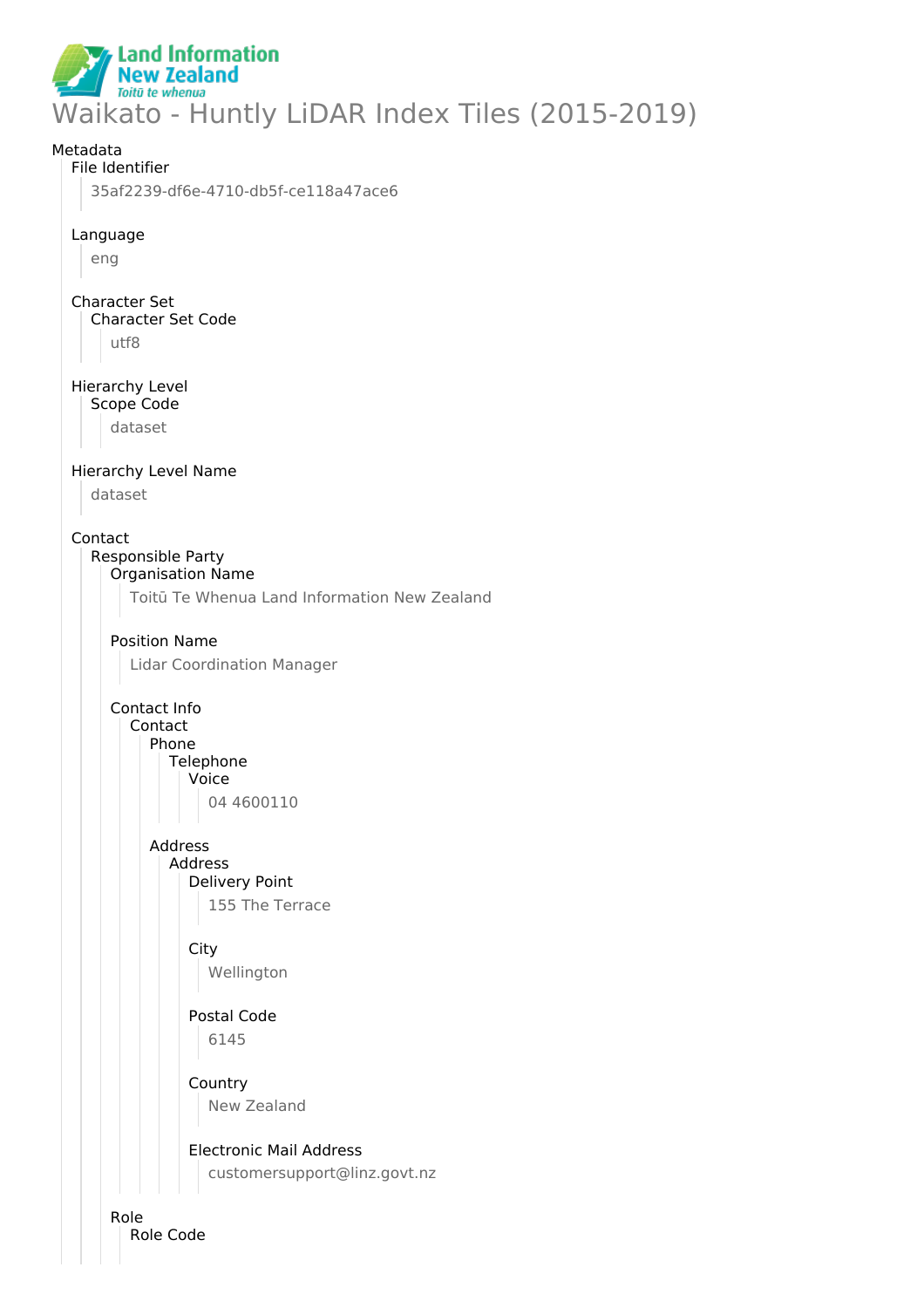

#### Date Stamp

Date

2020-02-21

#### Metadata Standard Name

ANZLIC Metadata Profile: An Australian/New Zealand Profile of AS/NZS ISO 19115:2005, Geographic information - Metadata

#### Metadata Standard Version

1.1

### Reference System Info

Reference System Reference System Identifier Identifier

Code 2193

Identification Info

Data Identification Citation

Citation

Title

Waikato - Huntly LiDAR Index Tiles (2015-2019)

#### Date

### Abstract

This layer contains the Index Tiles for LiDAR data in the Waikato Region surronding Huntly, Port Waikato and other small areas captured between 2015 and 2019. - The DEM is available as layer [Waikato - Huntly LiDAR 1m DEM (2015-2019)](https://data.linz.govt.nz/layer/104494). - The DSM are available as layer [Waikato - Huntly LiDAR 1m DSM (2015-2019)]

(https://data.linz.govt.nz/layer/104495). - The LAS point cloud and vendor project reports are available from [OpenTopography](https://portal.opentopography.org/datasets?

loc=New%20Zealand). LiDAR was captured for Waikato Regional Council by Aerial Surveys from 8 February 2015 to 24 January 2019. These datasets were generated by Aerial Surveys and their subcontractors. Data management and distribution is by Toitū Te Whenua Land Information New Zealand. Data comprises: - DEM: tif or asc tiles in NZTM2000 projection, tiled into a 1:1,000 tile layout - DSM: tif or asc tiles in NZTM2000 projection, tiled into a 1:1,000 tile layout - Point cloud: las tiles in NZTM2000 projection, tiled into a 1:1,000 tile layout Pulse density specification is at a minimum of >4 pulses/square metre. Vertical datum is NZVD2016.

#### **Status**

### Progress Code

completed

## Point Of Contact

#### Responsible Party Organisation Name

Toitū Te Whenua Land Information New Zealand

#### Position Name

Lidar Coordination Manager

Contact Info Contact Phone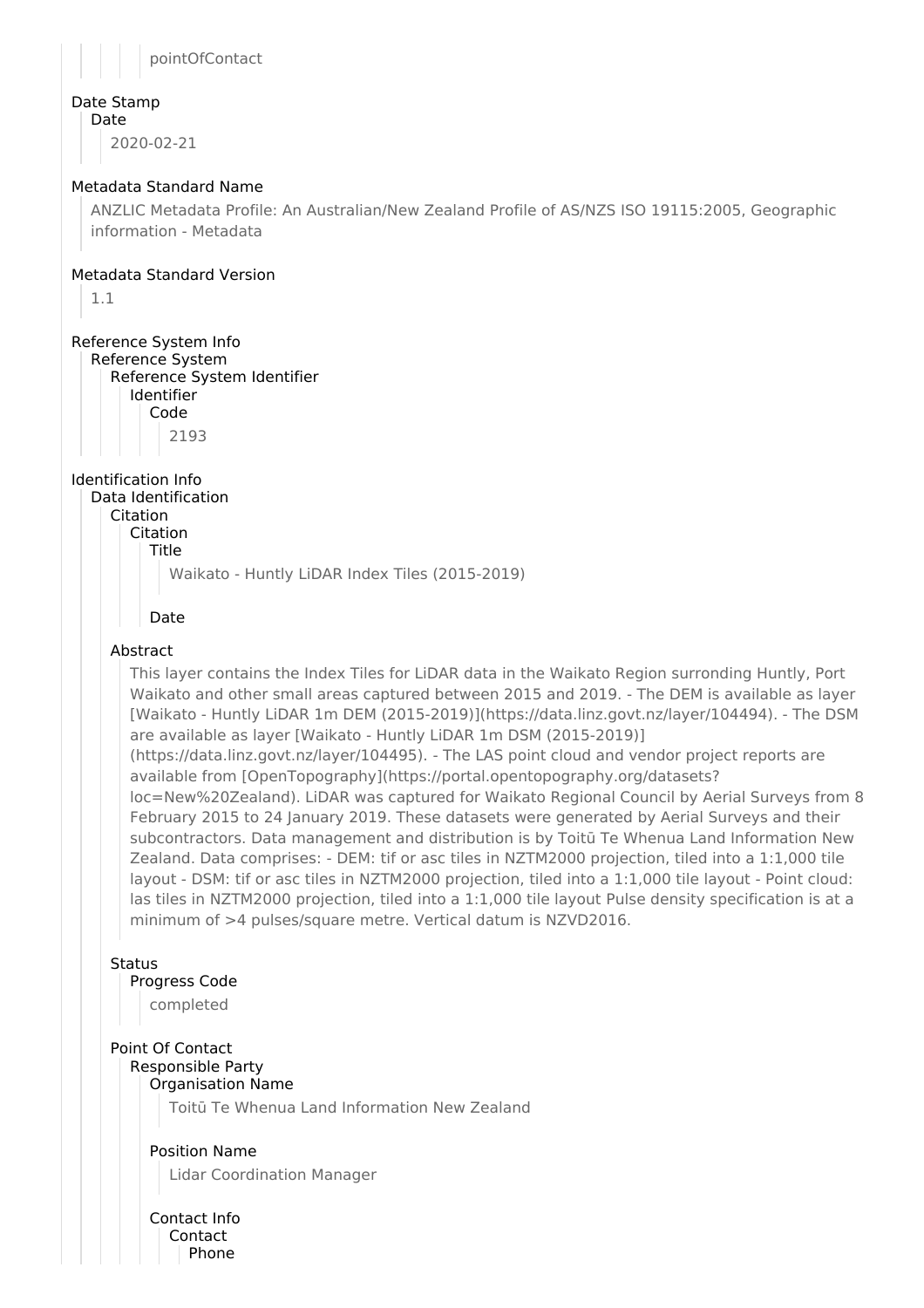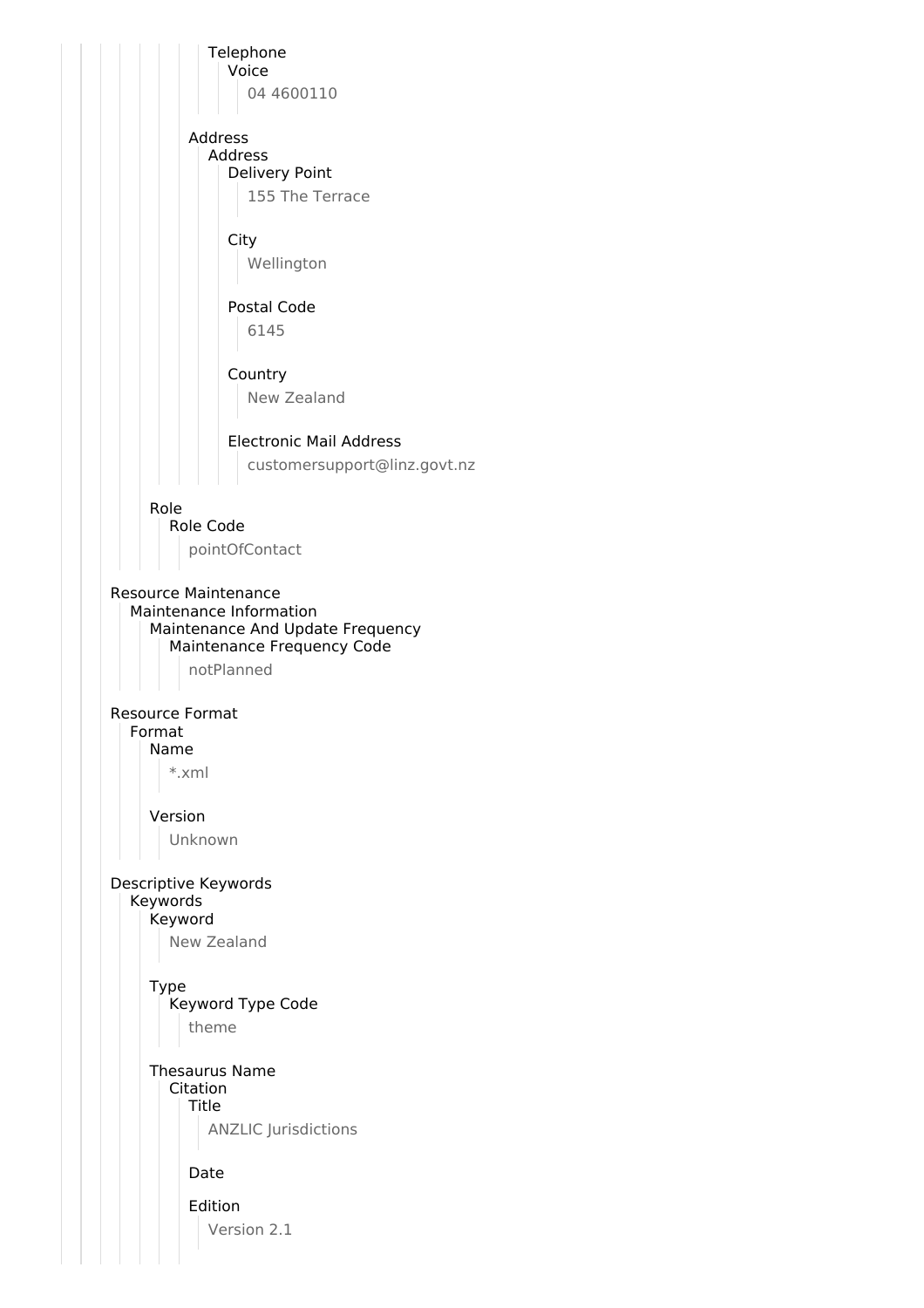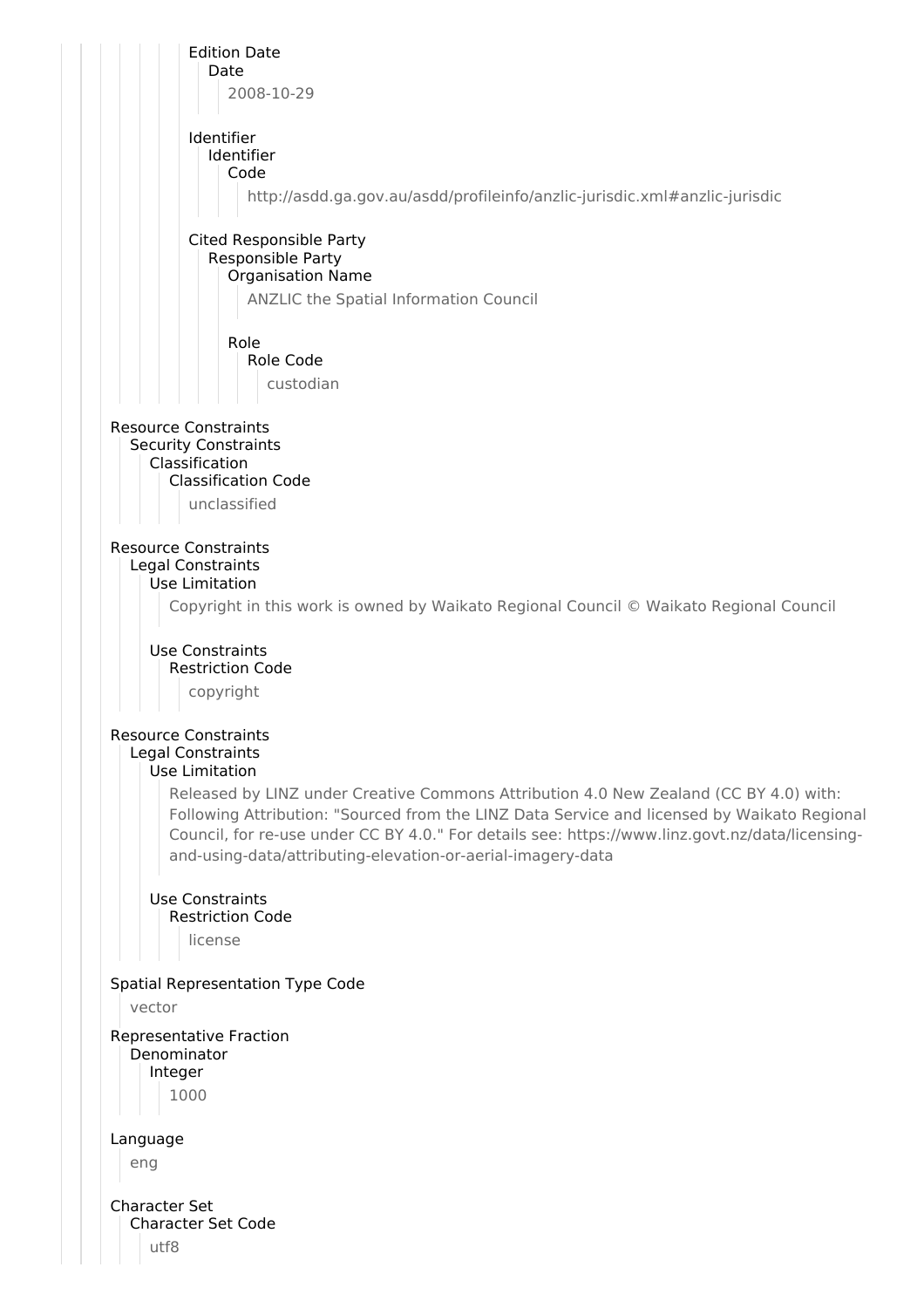